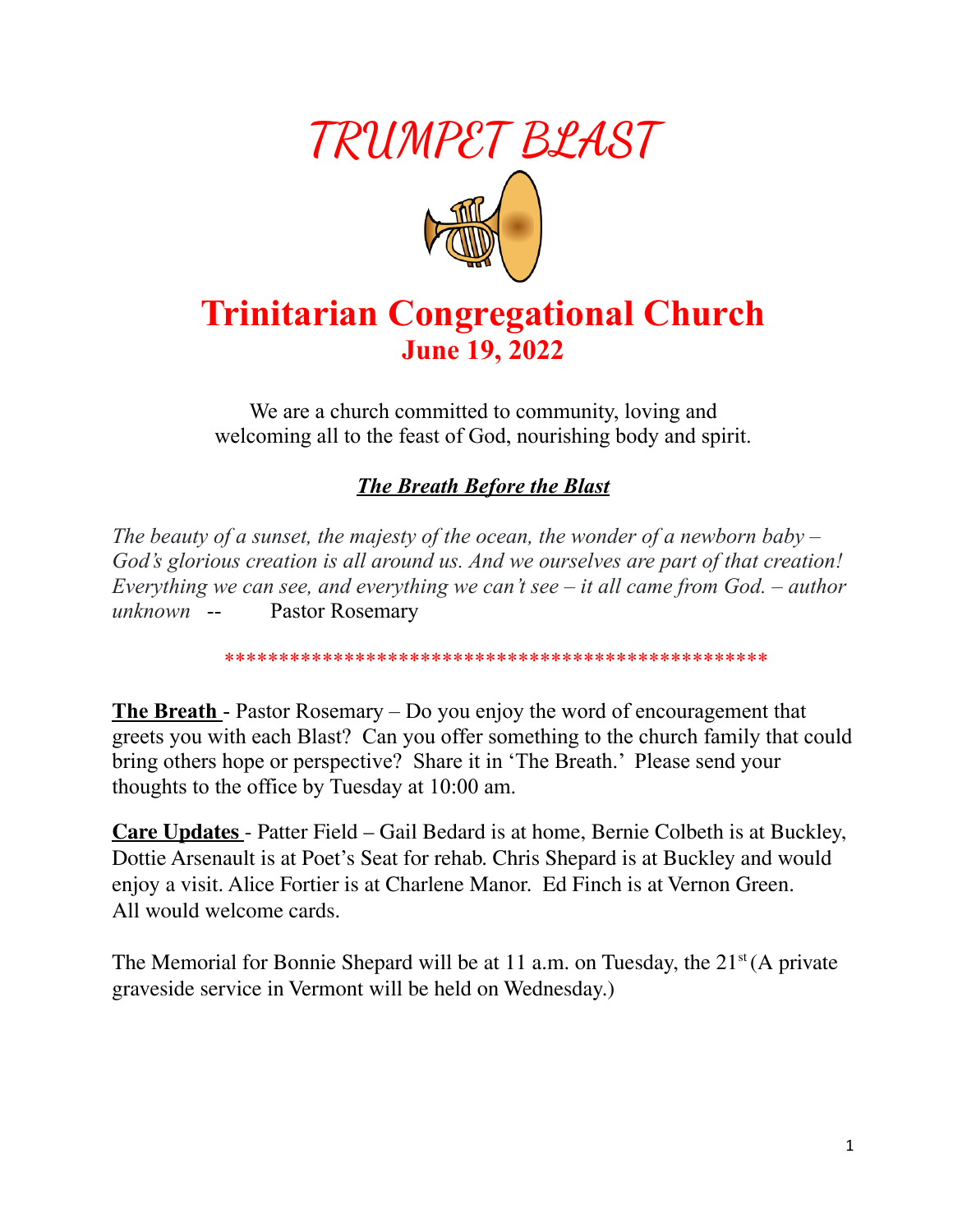#### **Chow and Chat** - Pastor Rosemary

Our first Chow and Chat gathering was held on Sunday, and the food was great! Sue and Gwen facilitated a conversation about the life of the church, which was also very good. Sue introduced the subject of the many losses we face as living beings. Many participated in naming the varied losses we have experienced. Of course, we recognized the loss of loved ones in death, but we also named loss of jobs, houses, identity, roles, capabilities, and more. We also spoke of the mixed bag of emotions that accompany loss, from sorrow to relief, and even hope. Sue then called us to name the losses we have experienced in the church. The fire was named, as well as Lloyd's retirement. We also recognized the loss of social connections and worship and the choir through Covid, as well as the loss of fundraisers and events, members and finances. Sue then led us to name those things which we value in our ongoing life as the church. Relationships, both social and spiritual are central to our value as a community of faith. Caring for members and for the welfare of others (missions) was an expression of those relationships. Gwen then spoke during the second half of the conversation about how we continue to be vital as a church, learning and expanding our abilities through Covid, continuing to be faithful in our work and support of the church, and even expanding our missional work of feeding those in need. We closed the gathering affirming that while things are changing and will change, we are the church, seeking to be a new church in the years ahead.

We will have a second Chow and Chat on July 10, which will be more of an expanded coffee hour rather than a lunch. We will continue to look at the tasks of the church and the resources we have to do the work of God.

# **For Our Worship Ministry** – Heather Tower

To our wonderful group of volunteers who greet each Sunday, serve as liturgist each week and set up communion each month. I know it's not always possible to navigate the stairs to light the candles or pass the offering plate, so as people come into church, please ask someone to do that for you. Also, things come up and you can't complete your assignment. On the back of the calendar sent to each of you is a list of those who have signed up to do this and their phone number. Please contact someone, and then let me know so I can change the master. If you're not sure when next you are up, the list is on the bulletin board outside the office. Thank you! Heather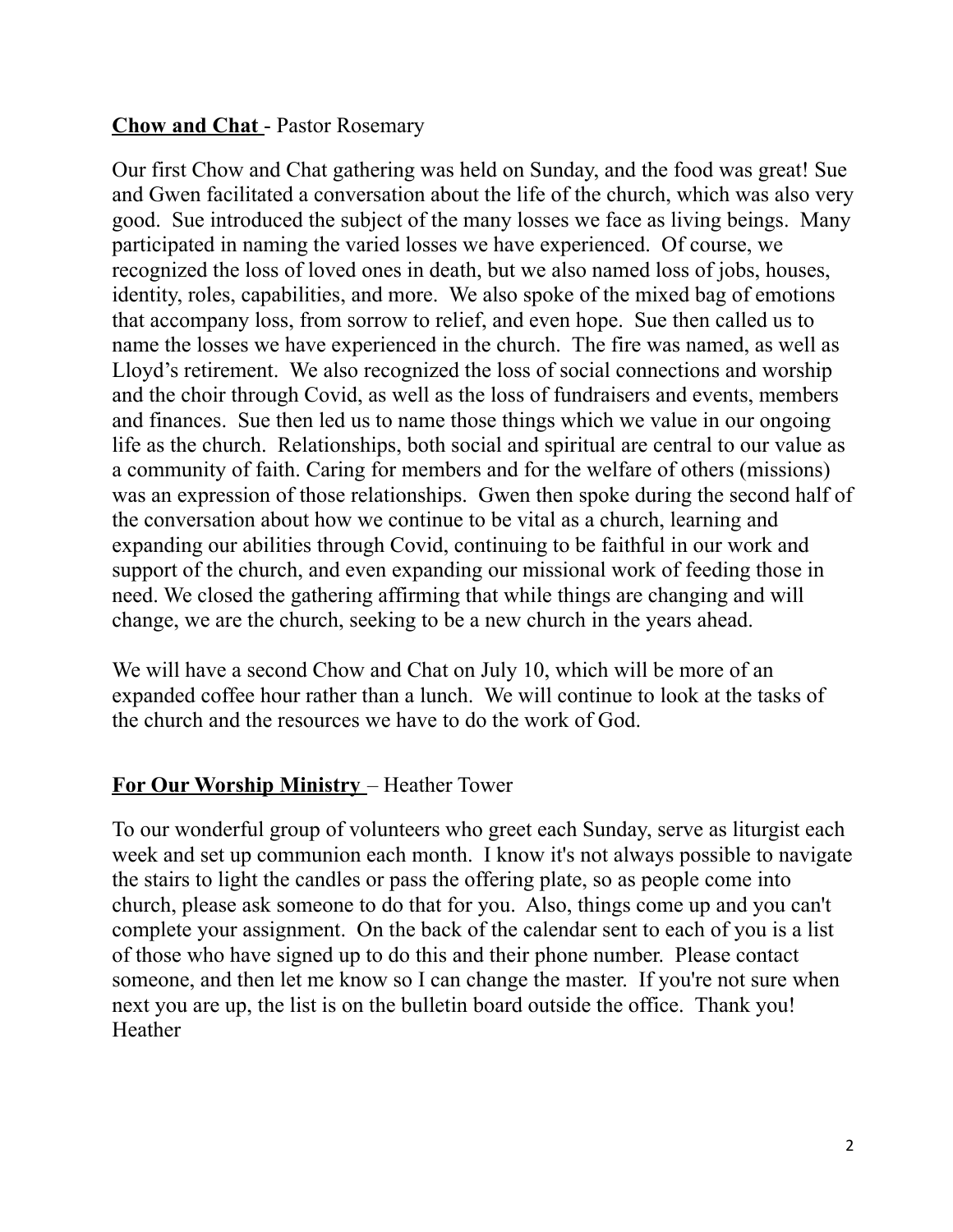#### **Church Picnic** - Joanne McGee

Sunday, June 26 at 4 p.m. at Bill and Joanne McGee's house, 9 Main Street. Join us, rain or shine, to celebrate summer. We will supply hamburgers, vegan hamburgers, hot dogs, and maybe some odd wursts on the grill. The rest is up to you – potluck style. Bring your favorite food to share. Bring a folding chair if you have one. If it rains, we will picnic inside. **RSVP to Joanne** [contact information is in your private copy of The Blast]

#### **Community Meal** – **Thursday, June 23. 5 – 6 p.m.**

Come for a delicious meal of chicken or veggie kabobs, rice, hummus, cucumber and tomato salad, and fruit crisp. RSVP by 3 pm Wednesday, June 22 at 413-376-8410 or fccmp.org/rsvp. A takeout meal, with a few outside tables, are available if you would like to eat at TCC. The Northfield Food Pantry folks are doing a cooking demonstration outdoors.

**Pam's Table** The food pantry table will be open on 6/25 at Pam's house. All fruit, prepared food items graciously accepted. Thank you, Pam

# **Helping Ukraine:**

Bring diapers, feminine items, hygiene items such as toothbrushes, toothpaste, shampoo, deodorant, etc. to the Lounge. Our deadline is September 1 to pack up the donations and bring to Derry, NH, for NuDay Syria to ship to Ukraine.

# **An Afghan Family Needs our Help**

Sayad Jafar Ahmadi, his wife Zeinab and children Alireza (12), Amir Hosin (5), and Fatima (2) arrived in the US on May 5. Two Ashfield churches, First Congregational and St. John's Episcopal Church, are offering financial support to help this family. They have raised nearly \$16,000 toward their goal of \$25,000 and are asking for our help. The Southern New England Conference is also helping with a donation.

While the family was originally scheduled to live in Ashfield, they were moved to Red Hook, NY where Jafar has been offered a job at Bard College.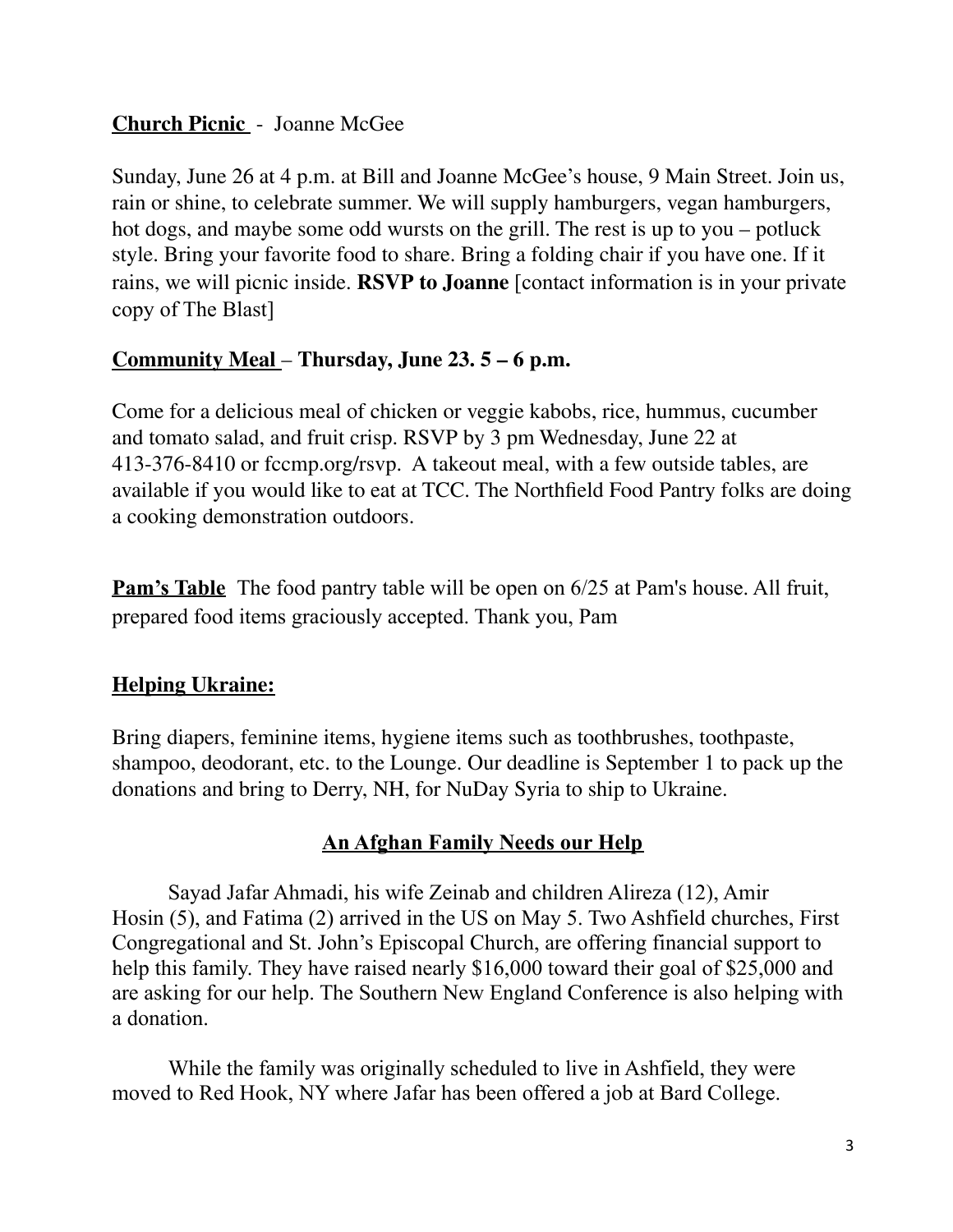"The needs of this family are significant and immediate," says Rev. David Jones of the Ashfield Congregational Church.

We will have a collection on June 19 here at TCC for the family which deeply appreciates our help. Please make checks out to TCC. *When we partner with other Franklin County Churches, our contributions join others to provide much needed help.*

#### **JOB OPENING:** *Please bring this to the attention of anyone you know seeking employment.* **Administrative Assistant, Part Time (approx. 8 – 10 hours)**

Trinitarian Congregational Church, 147 Main Street, Northfield MA This part-time position provides management of the church office and administrative support to the pastor and lay leadership of the church. Prepares weekly worship bulletins, periodic newsletters, maintains church records and calendars, maintains website and social media platforms, and other day-to-day responsibilities, including some bookkeeping tasks. **Please respond to the church office at 413-498-5839 or busoff147@ gmail.com for more information.**

**Loaves and Fishes** - Cathy Hawkins-Harrison – If you or a Northfield neighbor need assistance with groceries, oil/propane, or funding for an essential expense, please contact Cathy at 413-498-2038. Please pass the contact information on to a Northfield neighbor who may need assistance.

# **Save the Dates**

July 10 Chow and Chat August 3 Salad Luncheon (Farm to Table) August 7 Ridge Sunday Also there are 2 upcoming memorial services John Pettengill July 16 David Powell July 30



**Birthdays** - Patter Field – If you have a birthday this month, don't see it in your private copy of The Blast and would like us to add it, please contact Patter.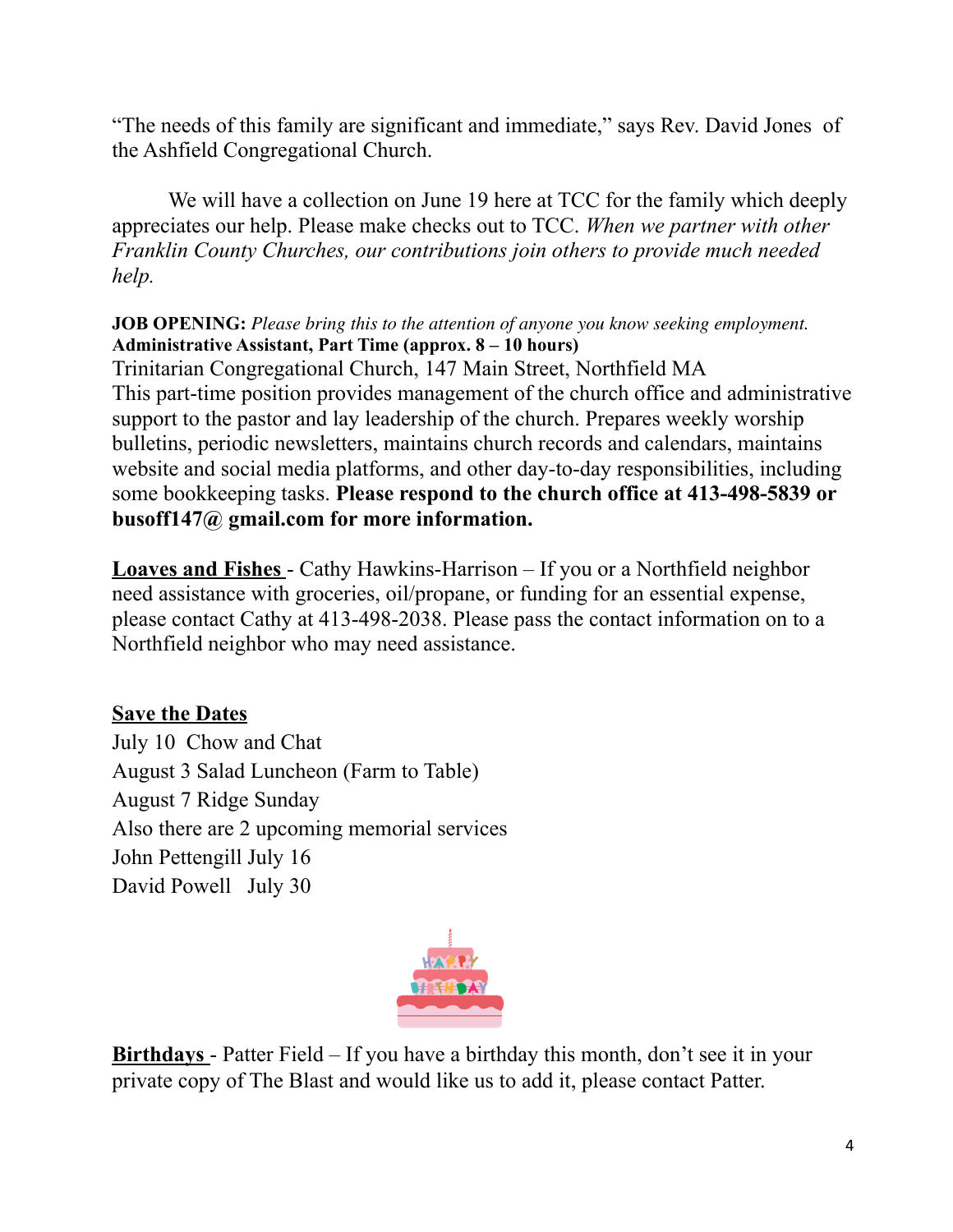#### **Coffee Hour** – Carol O'Brien

June 12 - Chow and Chat June 19 - Martha Morse and Marion Scott June 26 - Pat Baker and Carol O'Brien July 3 - Chris Harris and Lynne Walker July 10 - Chow and Chat

The sign up sheet for the rest of the month is on the bulletin board outside the office. Thanks, Carol

**Offerings** - Your offerings support the church. Please mail your checks to the office at 147 Main Street, Northfield, MA 01360. All donations will be processed on a regular basis in order to meet ongoing expenses.



**Congregational Life and Care Ministry** - Patter Field and Michele Lawler – The Congregational Life and Care Ministry meets the last Monday of the month at 3:00 at the church. Contact Michele Lawler for an invitation. We welcome your participation and ideas!

**Come Pray With Us!** - Michele Lawler – In your own space and at your own time, of course. If you would like to be part of our prayer ministry, please contact Michele Lawler [contact information is in your private copy of The Blast]. If you have a prayer request, let Michele know. All requests will be held in confidence by the prayer ministry members. Please request prayers for anything you wish - big or small. We will also be happy to offer prayers of praise!

**Patter Field and Michele Lawler** - If you know anyone who would appreciate a regular check-in call, or needs immediate help or support, please call Michele or Patter [contact information is in your private copy of The Blast]. Also, if you would appreciate a call now and then, or need some support or help, feel free to call or text us. Phone calls and cards make a difference, lift moods, and bring smiles! Be well, be safe, and blessings to you.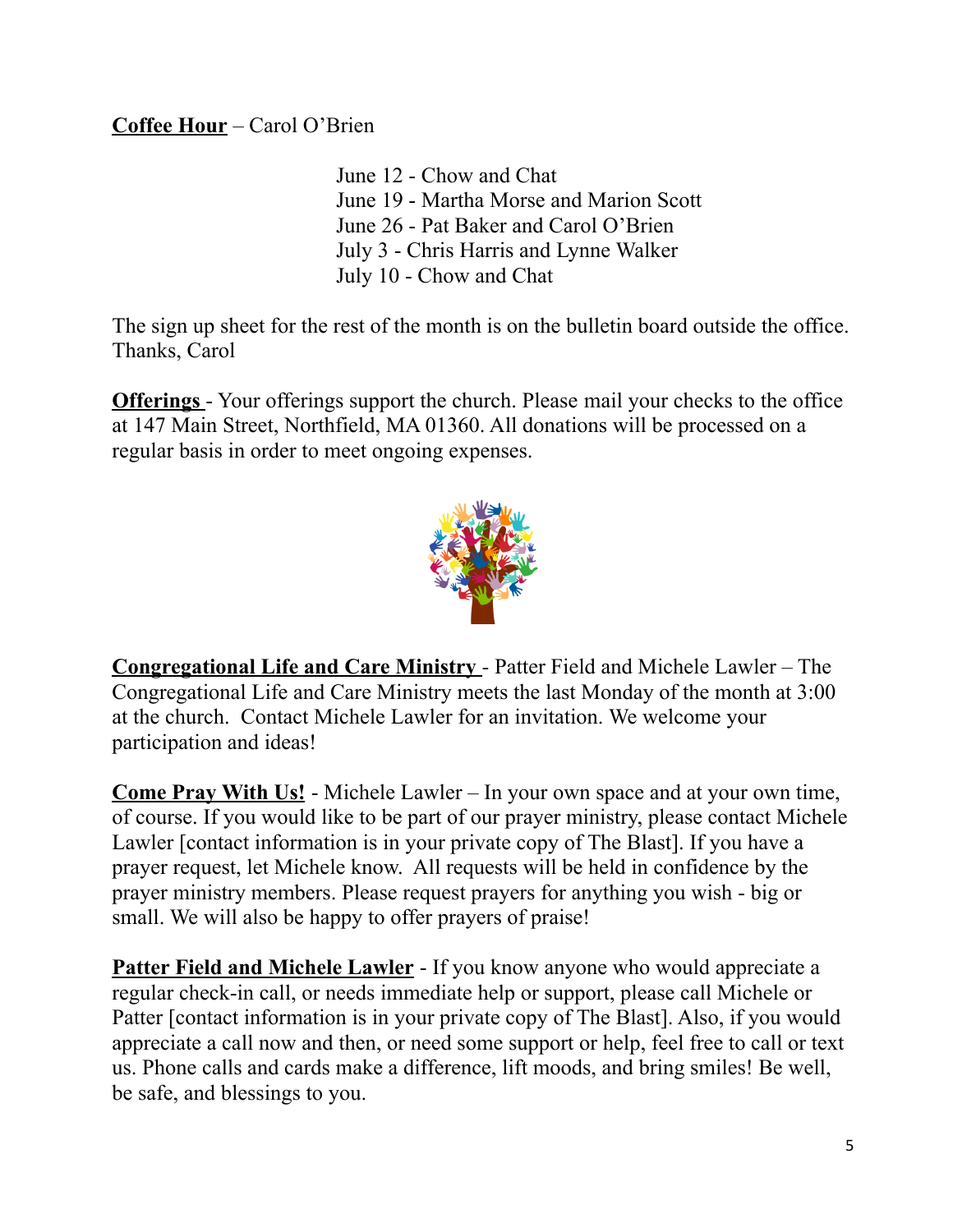| <b>June 2022</b><br>◀ May 2022<br>Jul 2022                        |                             |                                                                    |                                                                          |                                   |                                                       |                             |
|-------------------------------------------------------------------|-----------------------------|--------------------------------------------------------------------|--------------------------------------------------------------------------|-----------------------------------|-------------------------------------------------------|-----------------------------|
| <b>Sun</b>                                                        | <b>Mon</b>                  | <b>Tue</b>                                                         | <b>Wed</b>                                                               | <b>Thu</b>                        | Fri                                                   | <b>Sat</b>                  |
|                                                                   |                             |                                                                    | 1<br>AA 7:00<br>Lounge                                                   | 2                                 | $\overline{\mathbf{3}}$<br>AA 7:00<br>Fellowship Hall | 4                           |
| $\overline{\mathbf{5}}$<br>Worship<br>10:00                       | 6                           | 7                                                                  | $\bf{8}$<br>AA 7:00<br>Lounge                                            | 9                                 | 10<br>AA 7:00<br>Fellowship Hall                      | 11                          |
| 12 <br>Worship<br>10:00<br>Chow & Chat                            | 13                          | 14 Flag Day<br><b>Cabinet Meeting</b><br>3:00                      | 15<br>AA 7:00<br>Lounge                                                  | 16                                | 17<br>AA 7:00<br>Fellowship Hall                      | 18                          |
| 19 Father's Day<br>Worship<br>10:00                               | 20                          | 21 Start of Summer<br>(Summer Solstice)<br><b>Trustees</b><br>4:00 | $\overline{22}$<br>Worship and<br><b>Music 4:00</b><br>AA 7:00<br>Lounge | 23<br>Community<br>Meal<br>5-6 pm | 24<br>AA 7:00<br>Fellowship Hall                      | 25<br>Pam's Table<br>$10-1$ |
| 26<br>Worship<br>10:00<br><b>Church Picnic</b><br>4 pm<br>McGee's | 27<br>Life and Care<br>3:00 | 28                                                                 | 29<br>AA 7:00<br>Lounge                                                  | 30                                |                                                       |                             |

Standing Times for Ministry Teams: 2 nd Tuesday – Cabinet 3:00 3 rd Tuesday – Trustees 4:00 3 rd Wednesday – Worship 4:00 Last Monday – Life and Care 3:00